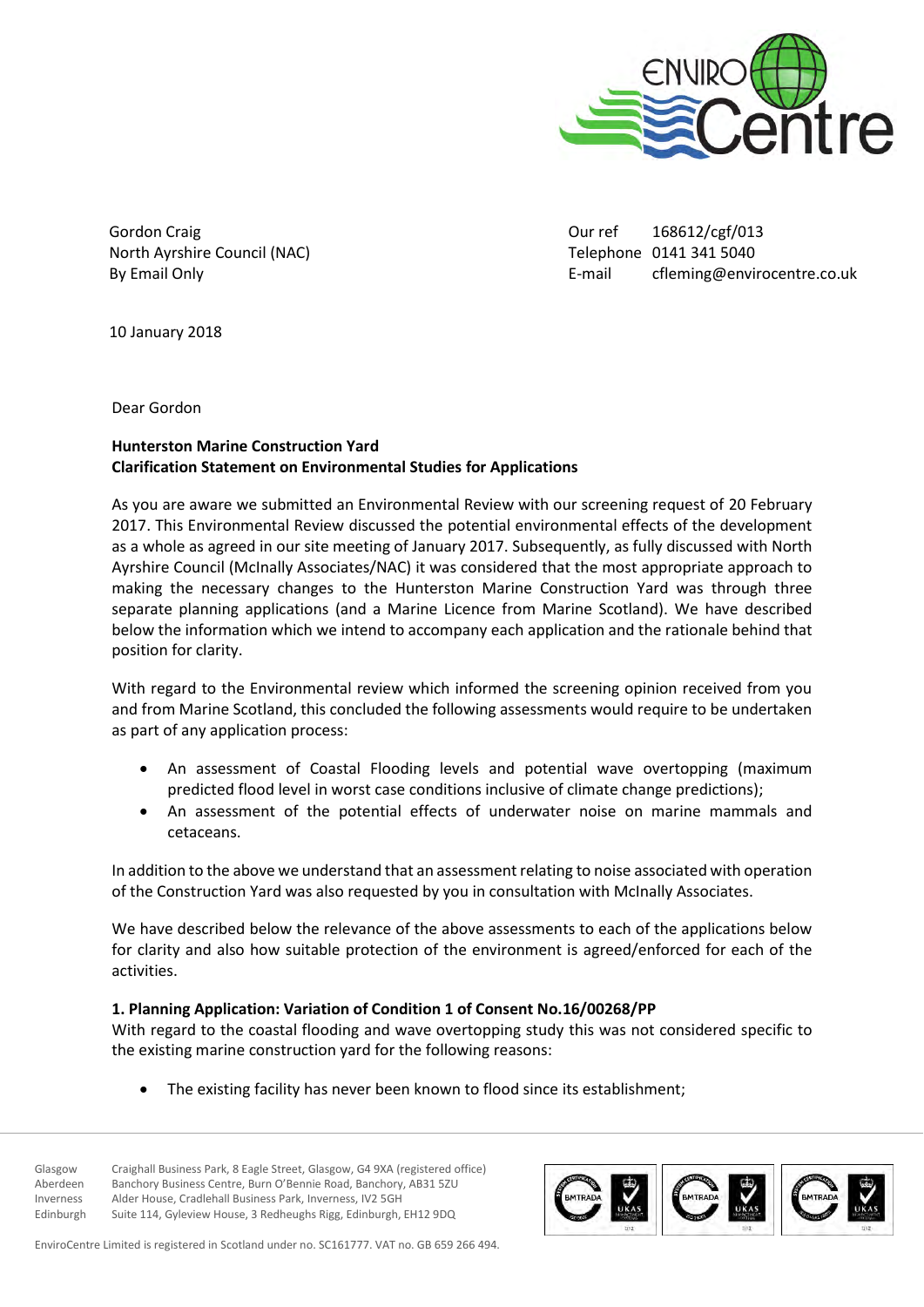

- The SEPA online flood mapping does not show the platform area to be at risk of coastal flooding; and
- The platform levels range generally from 5 to 6m AOD and the 1:1000yr extreme flood level available from SEPA is 4.03mAOD, well below the platform minimum levels.

The underwater noise assessment likewise is not considered relevant to this application as day to day operation of the yard does not generally involve piling or other large scale noise generating operations in the marine environment, these are contained within the dry dock area or on the existing platform.

An initial operational noise assessment was provided to McInally Associates to accompany the application.

With regard to the wider environment and its protection the existing Consent also contains conditions which are worthy of discussion here, namely Conditions 2 and 3. Condition 2 requires the applicant to obtain written approval of a series of issues including 'treatment and disposal of effluents', 'treatment and disposal of…surface water' and 'preventative measures to avoid pollution of the foreshore'.

Condition 3 also requires 'all processes and activities to be carried out in such a manner to minimise nuisance by way of noise, dust, smell, vibration or pollution of the sea'.

Therefore pollution control will require further submissions to North Ayrshire Council (NAC) to discharge Condition 2 prior to commencement of any operations at the yard.

Over and above the discharge of Condition 2 the future Operator of the site will have to obtain a Pollution Prevention and Control licence from SEPA. The description of this permitting system and its requirements was provided in our correspondence of 8 May 2017 but is attached as Enclosure 1 to this letter for ease of reference. In short the Operator will have to agree a whole series of management plans to assure SEPA that the site can operate without detriment to the local and surrounding environment prior to any operations at the site.

With regard to components of marine structures awaiting decommissioning the normal procedures are to have the components brought ashore wherever possible on arrival at a yard (we have experience of this from visiting and discussing the operation of the Vats base in Norway and the bases in Lerwick and Dales Voe, Shetland). On occasion sections of marine structures (like parts of topsides) may be temporarily stored on a barge tied up to the decommissioning yard quay. Once arrived and tied up we understand that the responsibility for unplanned discharges and corresponding pollution prevention measures (such as floating booms to contain oil in emergency situations and the deployment of dispersal or absorbent materials) would pass to the site Operator of the yard. These pollution prevention measures again would be detailed within the PPC permit management plans that will require to be agreed with SEPA. Whilst the components are in transit (or indeed vessels being towed or steaming to the yard for decommissioning) there is a plethora of regulation which applies to marine shipping and pollution prevention. The decommissioning plan for a particular marine structure is 'structure specific' and includes creation of an inventory of materials on, or in, the structure. The decommissioning plan also of course will document the safe method for transit of the structure to the decommissioning base. Therefore, there is an entire chain of regulation and licencing from preremoval of the structure or vessel to the final decommissioning.

### **2. Application to Erect New Caisson Gates**

The erection of the new gates and associated structures will also require a future planning application. The coastal flood level study is relevant to this feature to ensure the dry dock is adequately protected and this assessment will be provided with the application.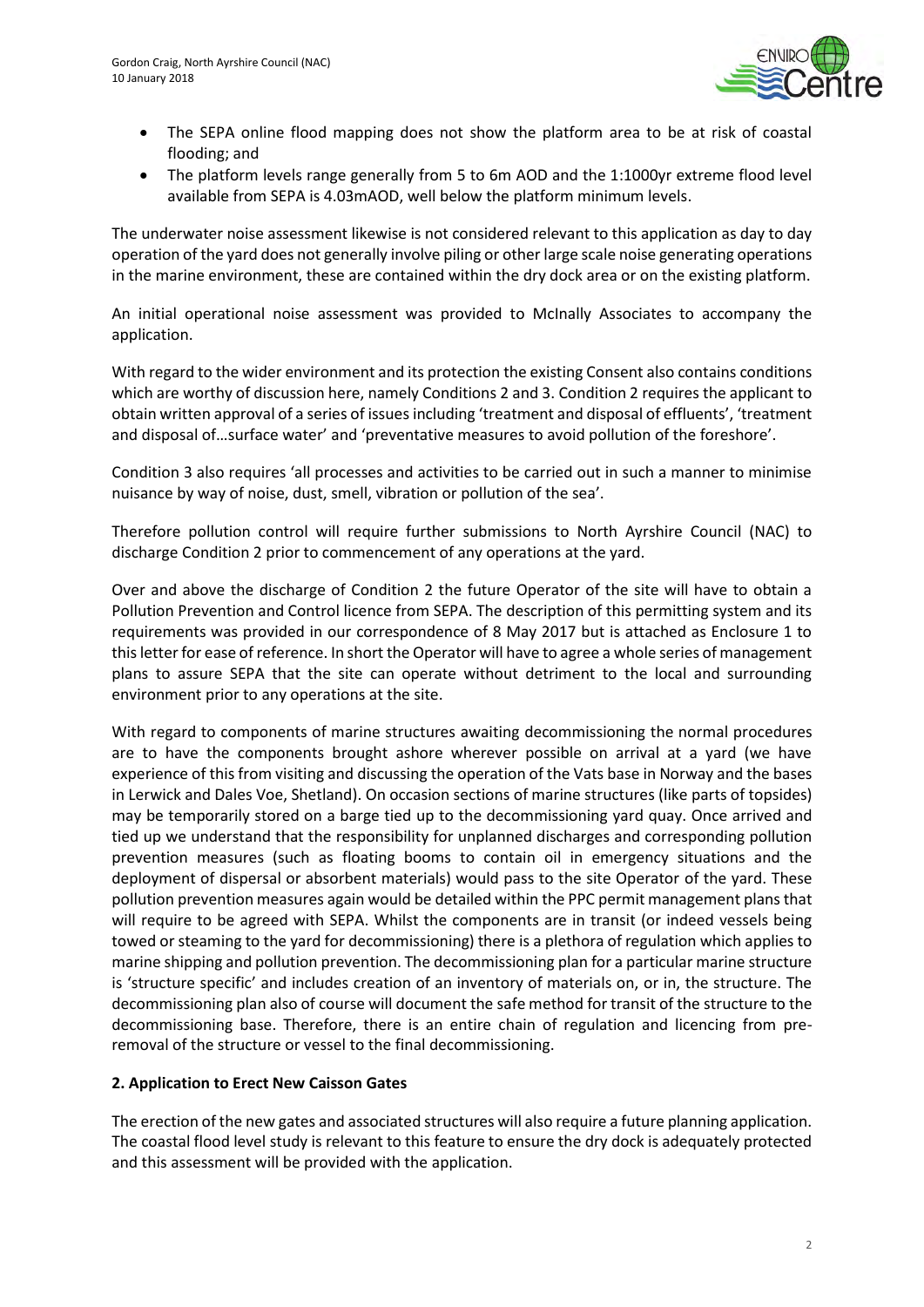

In addition we are carrying out a wave over-topping calculation for Peel Ports Group. Whilst wave overtopping is not considered a risk to the dry dock and its operation or a pollution risk (as there will always be a system in place to treat and pump out water accumulating in the dry dock), it is an operational safety consideration.

At this point the erection of the gates is not considered likely to require piling in open water and therefore the assessment of potential effects on marine life from piling is not considered relevant to this application. Should piling in open water be required an assessment will of course be provided.

### **3. Application for Improvements to Hammerhead Quay**

The current extreme coastal water level at 1:1000yr is a design consideration for the new quay to ensure it does not flood. However the wave overtopping calculation is not considered to be as crucial for this feature as it is considerably more sheltered than the caisson gates will be. Once the wave overtopping calculations have been made for the caisson gates the level for the improved quay will be reviewed and increased if required. Again this is not an environmental consideration, rather an operational safety one.

An assessment of potential effects of piling noise on marine life will be provided to accompany this application.

Condition 5 of the existing consent will be complied with for any piling operations undertaken which requires specific times to be agreed with NAC prior to undertaking any piling work.

### **4. Marine Scotland Applications**

One final clarification with regard to the various applications relates to the role of Marine Scotland and our approach to licencing under their Regulations.

The variation to Condition 1 and erection of caisson gates are not considered to fall under the jurisdiction of Marine Scotland. The reasoning being that the variation of Condition 1 is a planning matter only and does not in itself allow any activities in the marine environment that would not have to be applied for consent from Marine Scotland at a later date in any case.

An application for a construction licence will be required for the Improvements to the quay and we are progressing that application in conjunction with the three planning applications. Consultation with Marine Scotland has re-commenced in January 2018 with regard to the timing and requirements for dredging licences for the quay berth and approaches to the Caisson Gates.

We trust the above is of assistance. Should you require further information to assist in this matter please do not hesitate to contact us.

Yours sincerely **for EnviroCentre Ltd** 

(Pdf issue only)

**Principal Consultant Director Director** 

**Emma Cormack Dr Campbell G. Fleming PhD CGeol FGS** 

Enc: Enclosure 1 - Relevant Narrative from our Letter 008 (of 8 May 2017) Relating to PPC Permit Requirements

CC: McInally Associates, and Mike Bland (Marine Scotland).